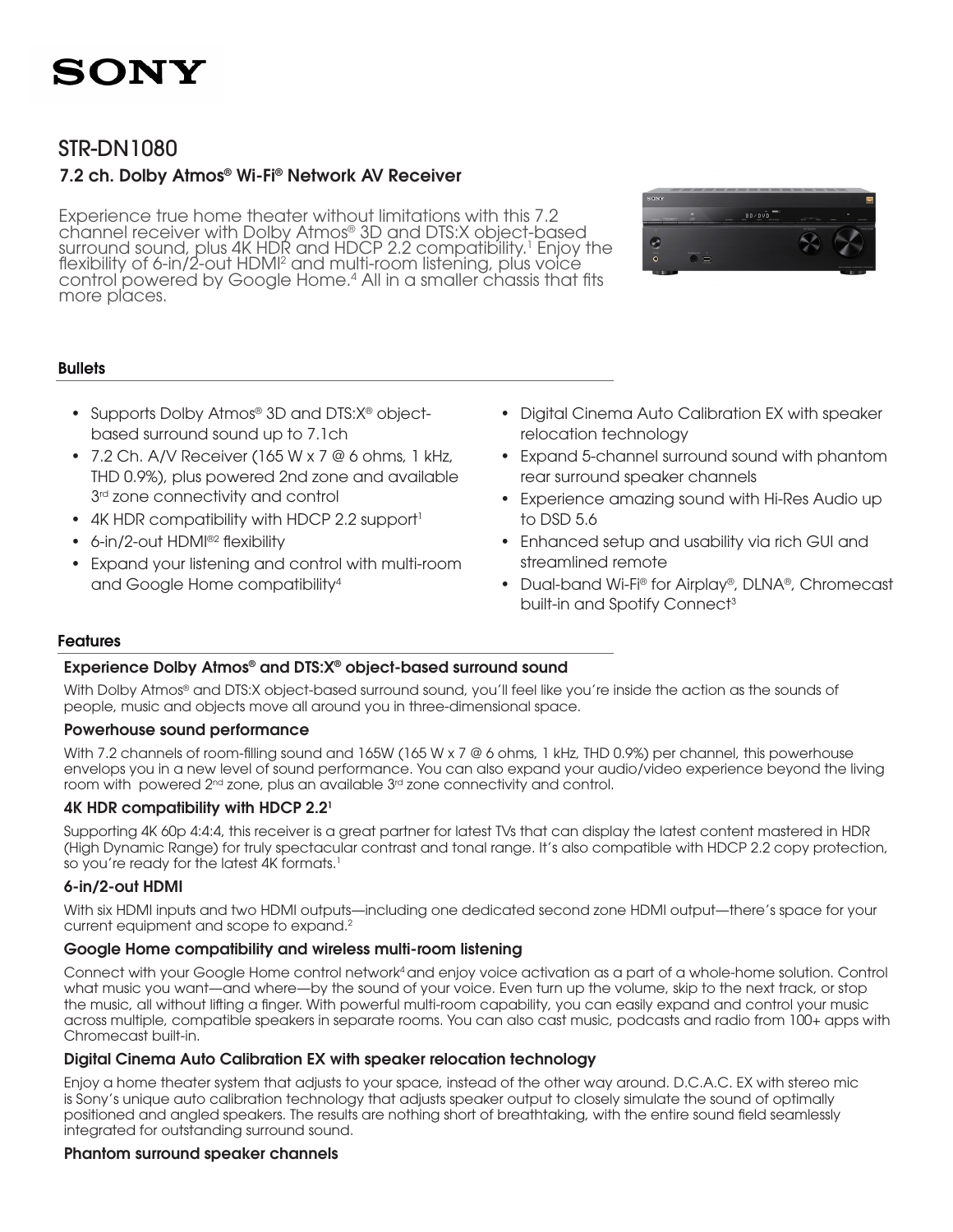Can't fit seven-channel surround sound? No problem. Phantom rear surround channels will transform your five-channel system into a seven-channel system.

### Experience amazing sound with Hi-Res Audio and native DSD up to 5.6

Experience digital music at its best with High-Resolution Audio. Enjoy studio-quality sound in higher-than-CD quality that feels like the artist is performing right in front of you. The receiver supports a wide variety of High-Resolution audio formats including high bit rate 192k/24-bit WAV/FLAC audio playback, and even native DSD up to 5.6MHz. Additional file formats supported include: MP3, AAC, WMA, WAV192k, FLAC 192k, ALAC, AIFF.

### Enhanced setup and usability via rich GUI and streamlined remote

Easily set-up and control the A/V receiver via an intuitive on-screen graphical user interface. Change inputs, adjust settings and confirm volume levels on-screen.

### Dual-band Wi-Fi® for Airplay®, DLNA® and Chromecast built-in and Spotify Connect<sup>3</sup>

Wirelessly connect with dual-band Wi-Fi and stream music stored on your home network or favorite devices, including Airplay compatibility with iPhone®/iPod® Touch, iPad® or iTunes®.3 You can also play Spotify using the Spotify app as a remote.3 Even jump right back into the last track you were listening to on your Spotify account by pushing the Music Service button.

### Stream audio via Bluetooth and control your experience with your phone or tablet<sup>3,5</sup>

Download the free SongPal™ and Network Audio Remote apps from iTunes ® or the Google™ Play Store and use your iPhone ® or Android™ devices with the SongPal™ app to control receiver functionality including volume and input selection.<sup>3,5</sup>

| Amplifier/Receiver    |                                               |                                                     |
|-----------------------|-----------------------------------------------|-----------------------------------------------------|
| <b>Audio Features</b> | A/V SYNC                                      | Yes (Variable)                                      |
|                       | A/V Sync Time/Sampling Frequency              | 0-300msec                                           |
|                       | Center Speaker Lift Up                        | Yes                                                 |
|                       | <b>Cross Over Frequency</b>                   | 17 points(40-200Hz)                                 |
|                       | Decodable channel number                      | 7ch + Phantom 2ch                                   |
|                       | Digital Legato Linear                         | Yes                                                 |
|                       | <b>DSD Native Playback</b>                    | Yes                                                 |
|                       | <b>DSEE HX</b>                                | Yes (USB/Home Network/Bluetooth-RX/Spotify Connect) |
|                       | In-Ceiling Speaker Mode                       | Yes                                                 |
|                       | OP processing                                 | Yes                                                 |
|                       | <b>Pure Direct</b>                            | Yes                                                 |
|                       | Sound Optimizer                               | Yes                                                 |
|                       | <b>Speaker Selector</b>                       | $A/B/A+B/OFF$                                       |
|                       | Speaker Terminal Type                         | Screw (Ni)                                          |
|                       | Analog Audio In                               | $\overline{4}$                                      |
| Audio Input           | Coax.                                         | -1                                                  |
|                       | Optical In                                    |                                                     |
| Audio Output          | Headphone Out                                 | Yes (Gold)                                          |
|                       | Pre Out (Subwoofer)                           | $\overline{2}$                                      |
| <b>DCAC</b> Features  | <b>Automatic Phase Matching</b>               | Yes                                                 |
|                       | D.C.A.C. EX / Advanced D.C.A.C. /<br>D.C.A.C. | D.C.A.C. EX                                         |
|                       | <b>Mic</b>                                    | <b>Calibration Mic: Stereo</b>                      |
|                       | <b>Phantom Surround Back</b>                  | Yes                                                 |
|                       | <b>Speaker Relocation</b>                     | Yes                                                 |

### **Specifications**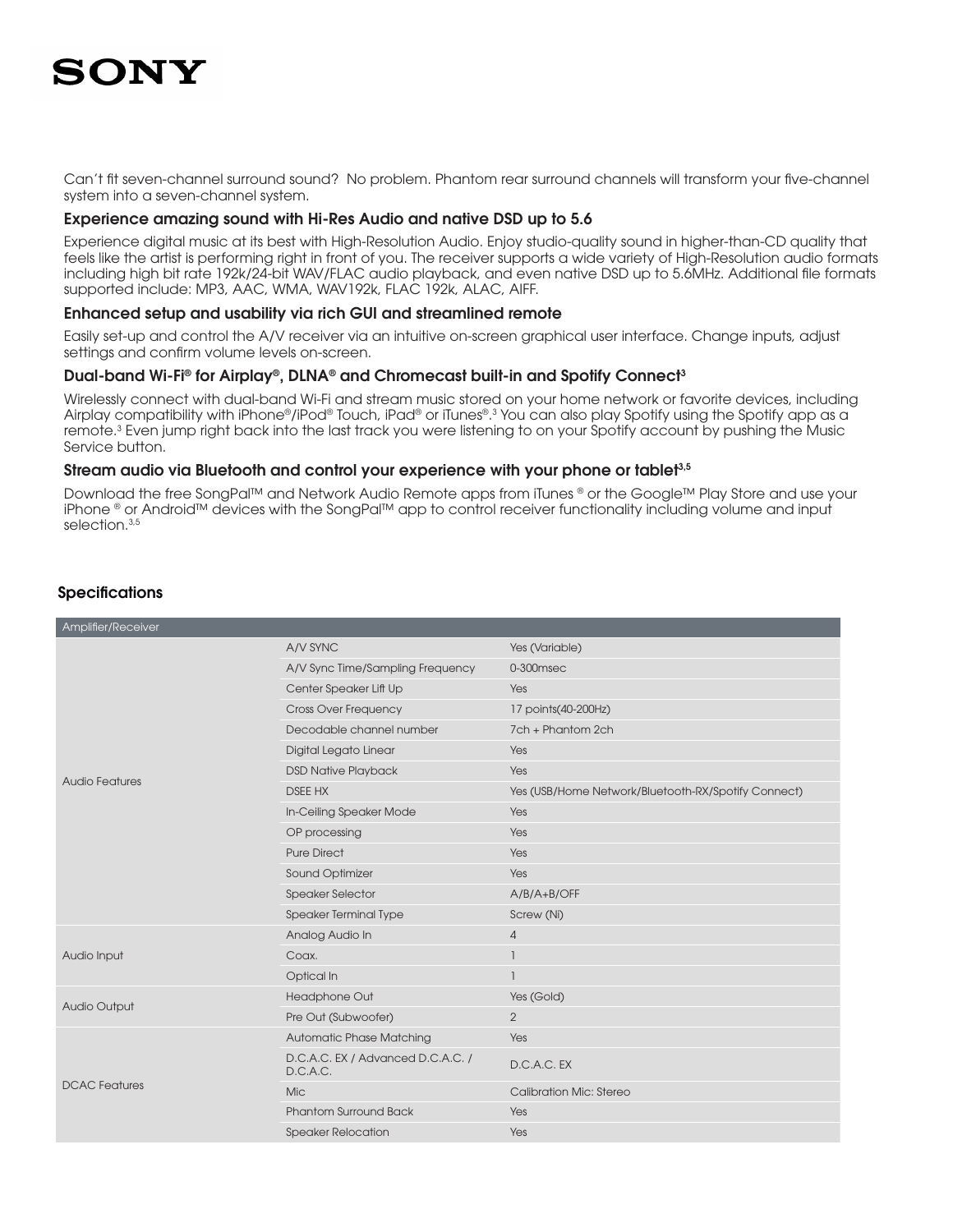| Input/Output Others | <b>Bluetooth Receiver</b>            | Yes                                                                                                                                              |
|---------------------|--------------------------------------|--------------------------------------------------------------------------------------------------------------------------------------------------|
|                     | <b>Bluetooth Transmitter</b>         | Yes                                                                                                                                              |
|                     | Ethernet                             | Ethernet Port (Power over Ethernet): 1 (-)                                                                                                       |
|                     | <b>NFC</b>                           | Yes                                                                                                                                              |
|                     | USB Front(ver) / Rear(ver)           | Yes $(2.0)$ / -                                                                                                                                  |
| <b>Output Power</b> | Wi-Fi                                | Yes (2.4GHz/5GHz), (11a/b/g/n)                                                                                                                   |
|                     | Center                               | 165W (60hms, 1kHz, 1ch driven THD 0.9%) / 120W + 120W<br>(60hms, 1kHz, 2ch driven THD 0.9%) / 100W + 100W (60hms,<br>20-20kHz, 2ch driven 0.09%) |
|                     | Front                                | 165W (60hms, 1kHz, 1ch driven THD 0.9%) / 120W + 120W<br>(60hms, 1kHz, 2ch driven THD 0.9%) / 100W + 100W (60hms,<br>20-20kHz, 2ch driven 0.09%) |
|                     | Number of amp. channels              | 7ch                                                                                                                                              |
|                     | Speaker Impedance                    | 6-16 ohms                                                                                                                                        |
|                     | Surround                             | 165W (60hms, 1kHz, 1ch driven THD 0.9%) / 120W + 120W<br>(60hms, 1kHz, 2ch driven THD 0.9%) / 100W + 100W (60hms,<br>20-20kHz, 2ch driven 0.09%) |
|                     | Surround Back                        | 165W (60hms, 1kHz, 1ch driven THD 0.9%) / 120W + 120W<br>(60hms, 1kHz, 2ch driven THD 0.9%) / 100W + 100W (60hms,<br>20-20kHz, 2ch driven 0.09%) |
|                     | 2ch                                  | Yes                                                                                                                                              |
|                     | Audio Enhancer                       | Yes                                                                                                                                              |
|                     | <b>Auto Format Decoding</b>          | Yes                                                                                                                                              |
|                     | <b>Direct</b>                        | Yes                                                                                                                                              |
| <b>Sound Field</b>  | Dolby Surround                       | Yes                                                                                                                                              |
|                     | Front Surround                       | Yes                                                                                                                                              |
|                     | Headphone 2ch                        | Yes                                                                                                                                              |
|                     | Multi Stereo                         | Yes (Multi Ch Stereo)                                                                                                                            |
|                     | Neural:X                             | Yes                                                                                                                                              |
|                     | <b>Bi-AMP</b>                        | Yes (Common with Surround Back)                                                                                                                  |
|                     | Center                               | Yes                                                                                                                                              |
|                     | Front A                              | Yes                                                                                                                                              |
| <b>Speaker Out</b>  | Front B                              | Yes (Common with Surround Back)                                                                                                                  |
|                     | Height                               | Yes (Common with Surround Back)                                                                                                                  |
|                     | Surround                             | Yes                                                                                                                                              |
|                     | <b>Surround Back</b>                 | Yes                                                                                                                                              |
|                     | Zone <sub>2</sub>                    | Yes                                                                                                                                              |
|                     | Center (Bass/Treble)                 | Yes                                                                                                                                              |
|                     | Front (Bass/Treble)                  | Yes                                                                                                                                              |
| <b>Tone Control</b> | Height (Bass / Treble)               | Yes                                                                                                                                              |
|                     | Surround (Bass/Treble)               | Yes                                                                                                                                              |
|                     | Surround Back (Bass/Treble)          | Yes                                                                                                                                              |
| Tuner               | Auto Tuning                          | Yes                                                                                                                                              |
|                     | <b>Direct Tuning</b>                 | Yes                                                                                                                                              |
|                     | FM/AM                                | Yes (FM)                                                                                                                                         |
|                     | Preset Channel (FM/AM)               | TTL30 (30/-)                                                                                                                                     |
|                     | <b>Station Name</b>                  | Yes                                                                                                                                              |
| Video Input         | Composite (Front)                    | $2(-)$                                                                                                                                           |
|                     | HDMI Input supporting HDCP2.2(Front) | 6(0)                                                                                                                                             |
| Video Output        | Composite Monitor Out                | ı                                                                                                                                                |
| HDMI                | HDMI Output supporting HDCP2.2       | 2 (1:Assignable)                                                                                                                                 |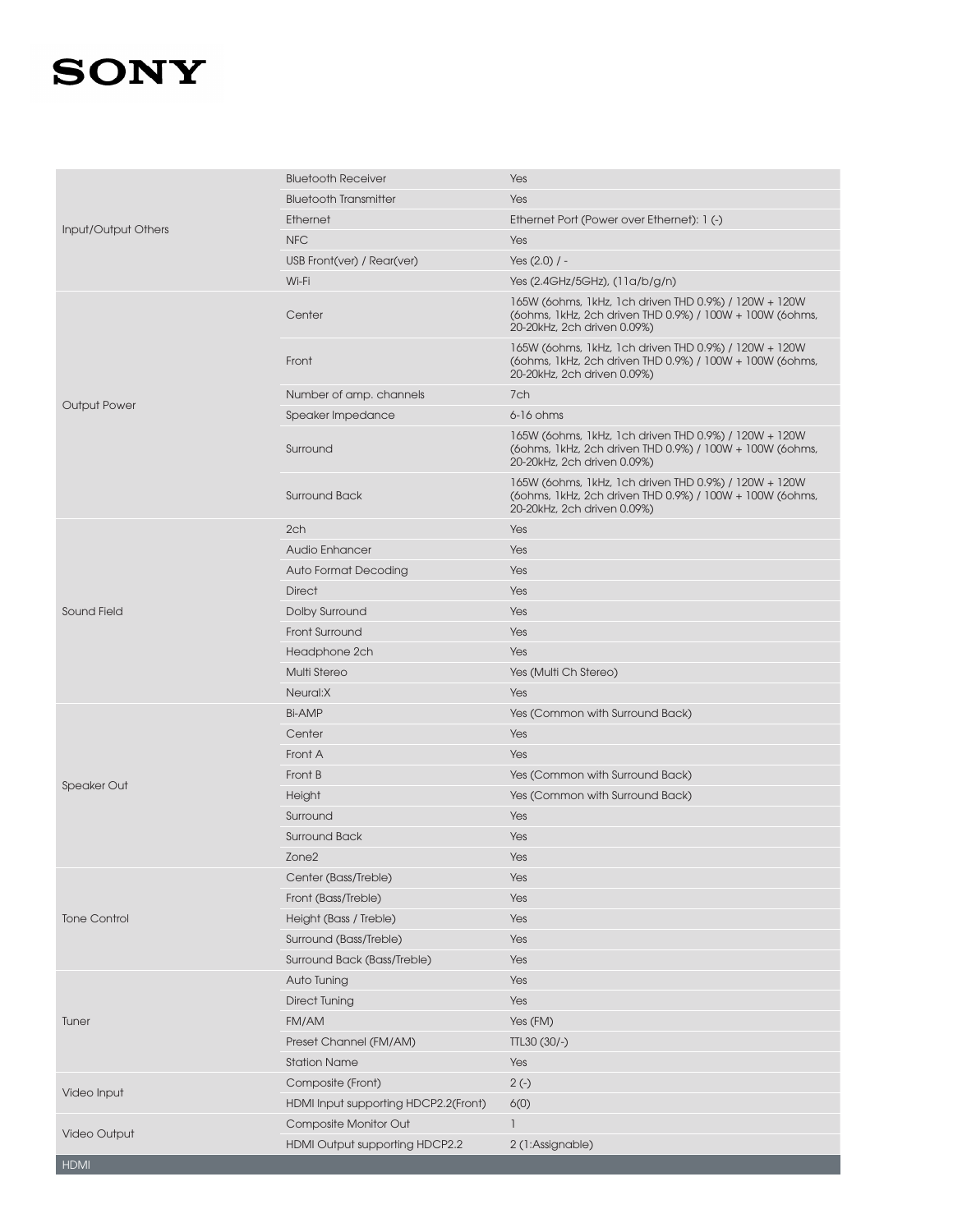| <b>Audio Features</b>          | Audio Return Channel                               | Yes                                                             |
|--------------------------------|----------------------------------------------------|-----------------------------------------------------------------|
|                                | S-Select                                           | Yes                                                             |
|                                | Dolby Atmos                                        | Yes                                                             |
|                                | <b>Dolby Digital</b>                               | Yes                                                             |
|                                | Dolby Dual Mono                                    | Yes                                                             |
| <b>Decoding Formats</b>        | Dolby TruHD/Dolby Digital Plus                     | Yes / Yes                                                       |
|                                | <b>DSD</b>                                         | Yes (Up to 2.8MHz 5.1ch)                                        |
|                                | DTS:X                                              | Yes                                                             |
|                                | DTS / DTS-ES (Matrix6.1 / Discrete6.1)             | Yes / Yes                                                       |
|                                | DTS 96/24                                          | Yes                                                             |
|                                | DTS HD MA / DTS HD HR                              | Yes / Yes                                                       |
|                                | <b>LPCM</b>                                        | Yes (Up to 192kHz/24 bit 7.1ch)                                 |
|                                | Audio Widget                                       | Yes                                                             |
| <b>Others</b>                  | BRAVIA® SYNC™ (CEC Control)                        | Yes (One-Touch Play, System Audio Control, System Power<br>Off) |
|                                | Standby Through                                    | Yes                                                             |
|                                | 3D over HDMI                                       | Yes                                                             |
|                                | 4K 60p 4:4:4 Support                               | Yes (except VIDEO1 input)                                       |
| <b>Video Features</b>          | 4K Up Scaling (From HDMI Input to HDMI<br>Output)  | Yes                                                             |
|                                | <b>HDR</b>                                         | Yes                                                             |
|                                |                                                    |                                                                 |
| Installation                   |                                                    |                                                                 |
|                                | CIS IP Control                                     | Yes                                                             |
| <b>Control Features</b>        | IR Repeat (In/Out)                                 | Yes(1/1)                                                        |
| <b>Controller Connectivity</b> | SDDP(Control4)                                     | Yes                                                             |
|                                | 2nd A                                              | Speaker (Variable) / Line (Variable, Fixed)                     |
|                                | <b>HDMI</b> Zone                                   | Yes                                                             |
| Features                       | Multi Zone Line Out Level Control<br>(Zone2/Zone3) | Yes (Yes/-)                                                     |
|                                | Multi Zone Volume Control (Zone2/<br>Zone3)        | Yes (Yes/-)                                                     |
| Language                       |                                                    |                                                                 |
|                                | English(US) or English(GB)                         | Yes                                                             |
| <b>Help Guide</b>              | French or French(CA)                               | Yes                                                             |
|                                | Spanish or Spanish(LA)                             | Yes                                                             |
|                                | English(US) or English(GB)                         | Yes                                                             |
| <b>Instruction Manual</b>      | French or French(CA)                               | Yes                                                             |
|                                | Spanish or Spanish(LA)                             | Yes                                                             |
|                                | English(US) or English(GB)                         | Yes                                                             |
| Quick Setup Guide              | French or French(CA)                               | Yes                                                             |
|                                | Spanish or Spanish(LA)                             | Yes                                                             |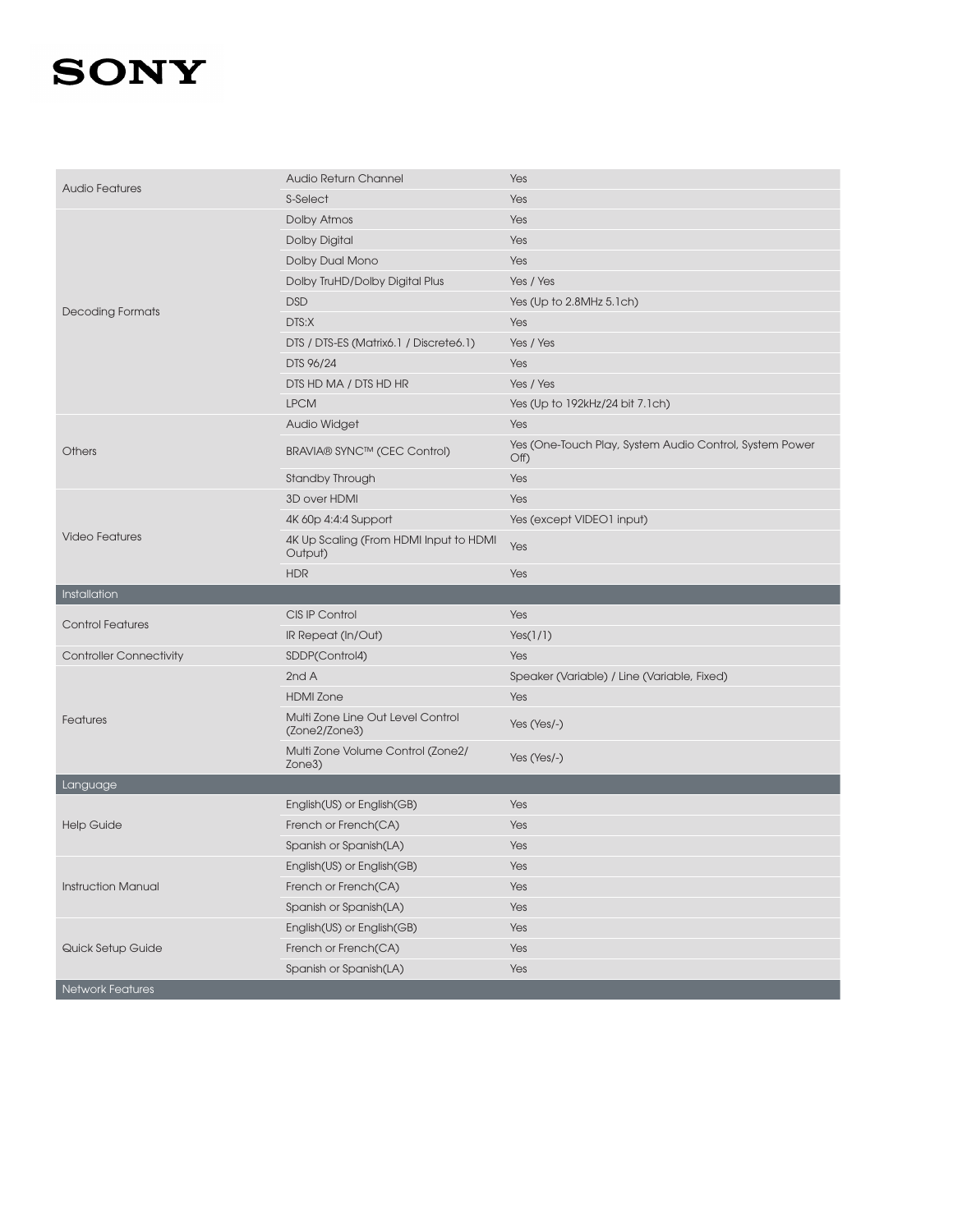|                            | <b>AAC</b>                                          | Yes                                                                                                                                                               |
|----------------------------|-----------------------------------------------------|-------------------------------------------------------------------------------------------------------------------------------------------------------------------|
|                            | AirPlay                                             | Yes                                                                                                                                                               |
|                            | <b>ALAC</b>                                         | Yes (Up to 192kHz/24 bit 5.1ch)                                                                                                                                   |
|                            | <b>DSD</b>                                          | Yes (Up to 5.6MHz 5.1ch)                                                                                                                                          |
|                            | <b>DSF</b>                                          | Yes (Up to 5.6MHz 5.1ch)                                                                                                                                          |
|                            | <b>FLAC</b>                                         | Yes (Up to 192kHz/24 bit 5.1ch)                                                                                                                                   |
|                            | Google Cast                                         | Yes                                                                                                                                                               |
|                            | <b>LPCM</b>                                         | WAV (LPCM): Yes (Up to 192kHz/24 bit 7.1ch),<br>AIFF(LPCM): Yes (Up to 192kHz/24 bit 5.1ch)                                                                       |
|                            | <b>Mobile Application</b>                           | SongPal / Video & TV sideview                                                                                                                                     |
| <b>Network Features</b>    | MP <sub>3</sub>                                     | Yes                                                                                                                                                               |
|                            | Music Decoding Formats for Network<br>Client        | (MP3).mp3, (AAC/HE-AAC).m4a, .aac, (WMA9 Standard).<br>wma, (LPCM).wav, (FLAC).flac, .fla, (DSF).dsf, (DSDIFF).dff,<br>(AIFF).aiff, .aif, (ALAC).m4a,             |
|                            | Music Service Button                                | Yes (Remote controller)                                                                                                                                           |
|                            | Network Player/Renderer                             | Yes/Yes                                                                                                                                                           |
|                            | SongPal compatible models with iPod/<br>iPhone/iPad | iPhone 7 Plus, iPhone 7, iPhone 6s Plus, iPhone 6s, iPhone 6<br>Plus, iPhone 6, iPhone 5s, iPhone 5c, iPhone 5, iPhone 4s, iPod<br>touch (5th and 6th generation) |
|                            | SongPal Link                                        | Yes                                                                                                                                                               |
|                            | <b>Spotify Connect</b>                              | Yes                                                                                                                                                               |
|                            | <b>Wireless Multi Room</b>                          | Yes                                                                                                                                                               |
|                            | <b>WMA</b>                                          | Yes                                                                                                                                                               |
| Other                      |                                                     |                                                                                                                                                                   |
|                            | <b>Easy Setup Wizard</b>                            | Yes                                                                                                                                                               |
| <b>Additional Features</b> | GUI                                                 | Yes (Only through HDMI), GUI Blending                                                                                                                             |
|                            | <b>GUI Language</b>                                 | English, French, Spanish                                                                                                                                          |
|                            | Custom Preset (Easy Automation)                     | Yes                                                                                                                                                               |
| <b>Customize Features</b>  | Input Assign (HDMI/Component/Opt/<br>Coax)          | $-/-$ /Yes/Yes                                                                                                                                                    |
|                            | Sleep Timer                                         | Yes (up to 2 hours)                                                                                                                                               |
|                            | Auto Standby                                        | Yes                                                                                                                                                               |
|                            | Detachable AC                                       | <b>Nickel</b>                                                                                                                                                     |
| General                    | <b>Power Consumption</b>                            | 240W                                                                                                                                                              |
|                            | Power Consumption (Power Stand By)                  | 0.4W<br>Bluetooth Standby: 2.5W                                                                                                                                   |
|                            | <b>Power Requirement</b>                            | 120V 60Hz                                                                                                                                                         |
|                            | Remote Commander                                    | Simple Remote                                                                                                                                                     |
|                            | System Update (Internet/USB/PC)                     | Yes (Yes / Yes / No)                                                                                                                                              |
| <b>USB Type A</b>          |                                                     |                                                                                                                                                                   |